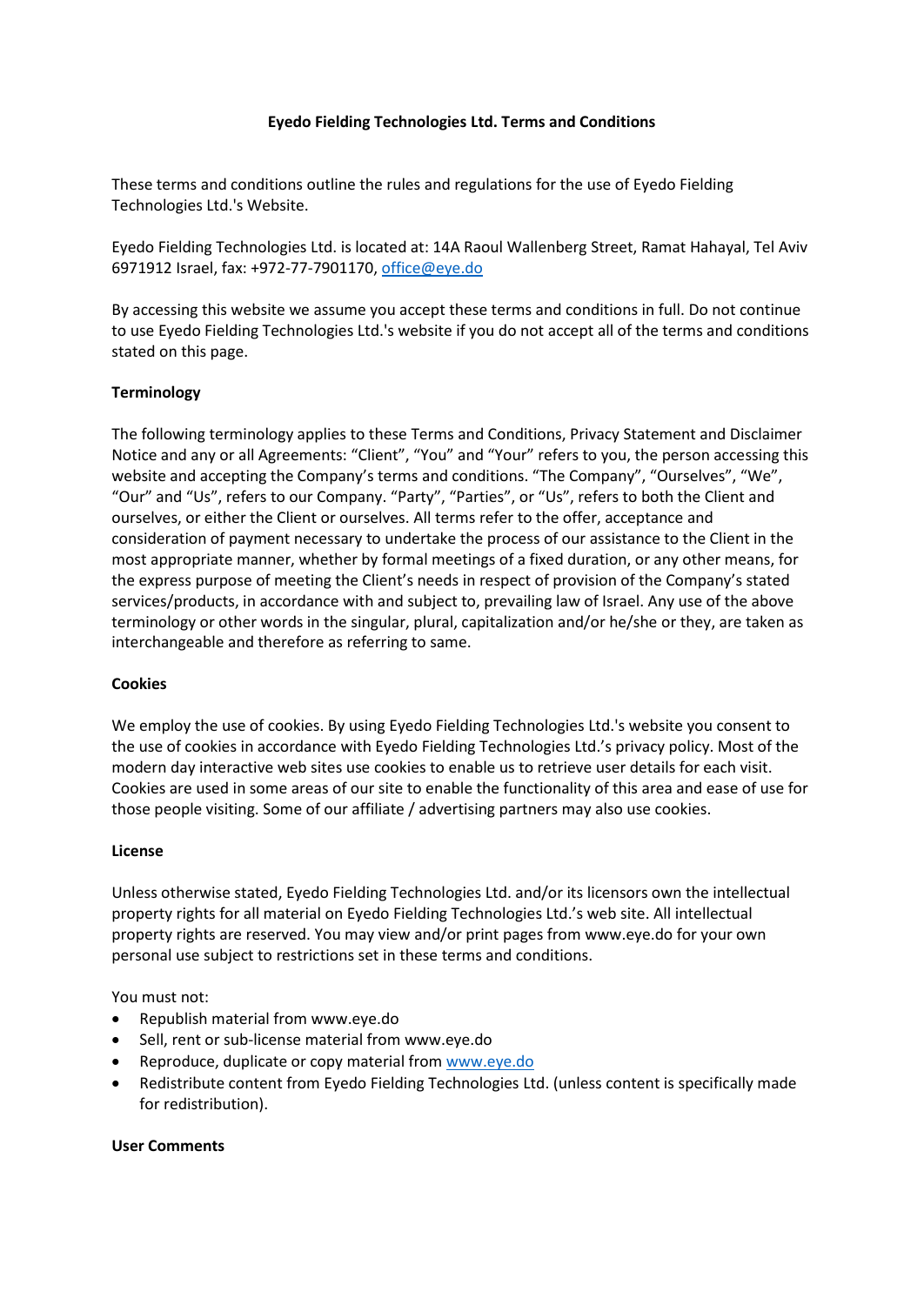This Agreement shall begin on the date hereof.

Certain parts of this website may offer the opportunity for users to post and exchange opinions, information, material and data ('Comments') in areas of the website. Eyedo Fielding Technologies Ltd. does not screen, edit, publish or review Comments prior to their appearance on the website and Comments do not reflect the views or opinions of Eyedo Fielding Technologies Ltd., its agents or affiliates. Comments reflect the view and opinion of the person who posts such view or opinion. To the extent permitted by applicable laws Eyedo Fielding Technologies Ltd. shall not be responsible or liable for the Comments or for any loss cost, liability, damages or expenses caused and or suffered as a result of any use of and/or posting of and/or appearance of the Comments on this website.

Eyedo Fielding Technologies Ltd. reserves the right to monitor all Comments and to remove any Comments which it considers in its absolute discretion to be inappropriate, offensive or otherwise in breach of these Terms and Conditions.

You warrant and represent that:

- You are entitled to post the Comments on our website and have all necessary licenses and consents to do so;
- The Comments do not infringe any intellectual property right, including without limitation copyright, patent or trademark, or other proprietary right of any third party;
- The Comments do not contain any defamatory, libelous, offensive, indecent or otherwise unlawful material or material which is an invasion of privacy
- The Comments will not be used to solicit or promote business or custom or present commercial activities or unlawful activity.

You hereby grant to Eyedo Fielding Technologies Ltd. a non-exclusive royalty-free license to use, reproduce, edit and authorize others to use, reproduce and edit any of your Comments in any and all forms, formats or media.

# **Hyperlinking to our Content**

The following organizations may link to our Web site without prior written approval:

- Government agencies;
- Search engines;
- News organizations;
- Online directory distributors when they list us in the directory may link to our Web site in the same manner as they hyperlink to the Web sites of other listed businesses; and
- System-wide Accredited Businesses except soliciting non-profit organizations, charity shopping malls, and charity fundraising groups which may not hyperlink to our Web site.

These organizations may link to our home page, to publications or to other Web site information so long as the link: (a) is not in any way misleading; (b) does not falsely imply sponsorship, endorsement or approval of the linking party and its products or services; and (c) fits within the context of the linking party's site.

We may consider and approve in our sole discretion other link requests from the following types of organizations:

 Commonly-known consumer and/or business information sources such as Chambers of Commerce, American Automobile Association, AARP and Consumers Union;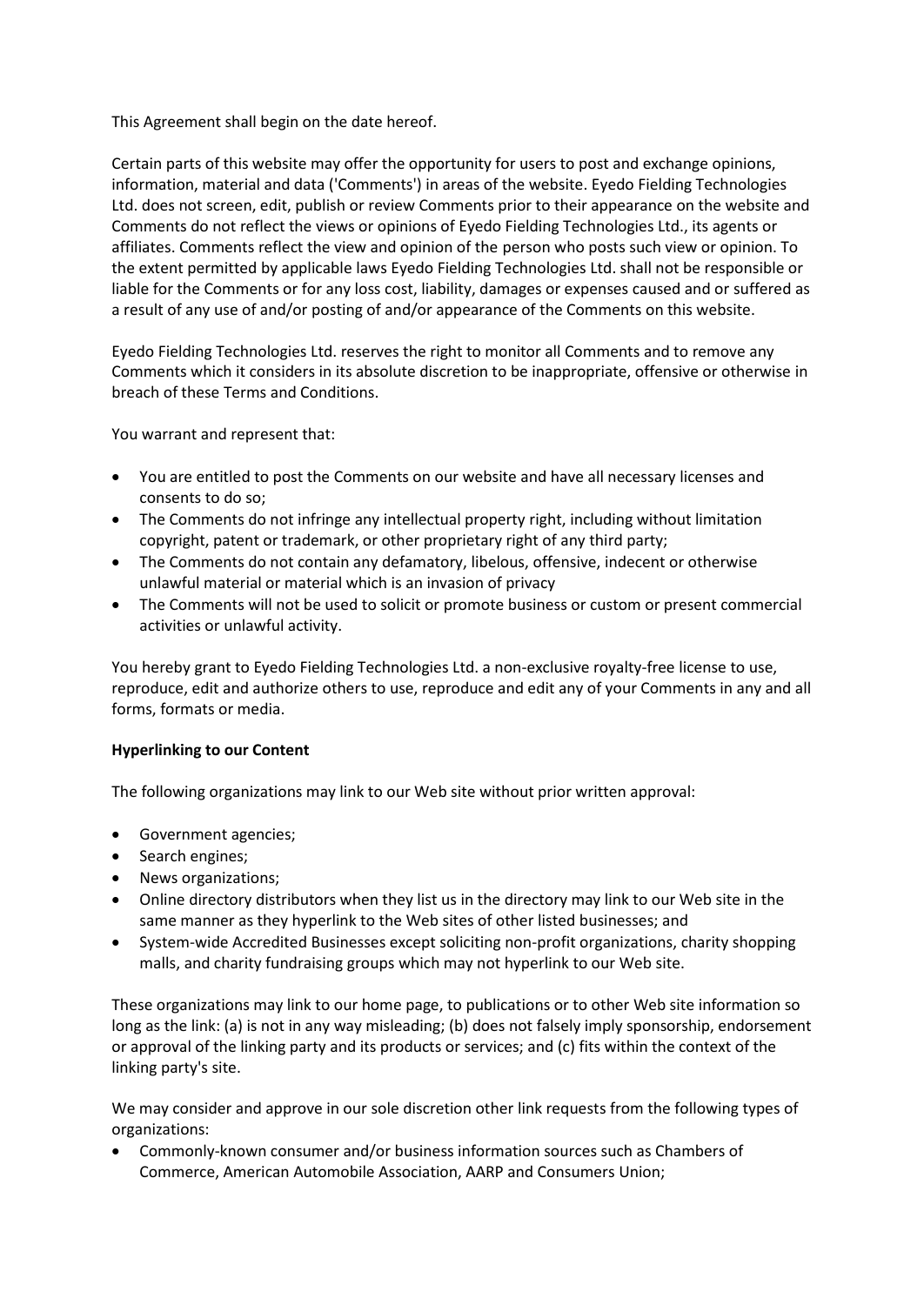- dot.com community sites;
- Associations or other groups representing charities, including charity giving sites,
- Online directory distributors;
- Internet portals;
- Accounting, law and consulting firms whose primary clients are businesses; and
- Educational institutions and trade associations.

We will approve link requests from these organizations if we determine that: (a) the link would not reflect unfavorably on us or our accredited businesses (for example, trade associations or other organizations representing inherently suspect types of business, such as work-at-home opportunities, shall not be allowed to link); (b)the organization does not have an unsatisfactory record with us; (c) the benefit to us from the visibility associated with the hyperlink outweighs the absence of ; and (d) where the link is in the context of general resource information or is otherwise consistent with editorial content in a newsletter or similar product furthering the mission of the organization.

These organizations may link to our home page, to publications or to other Web site information so long as the link: (a) is not in any way misleading; (b) does not falsely imply sponsorship, endorsement or approval of the linking party and its products or services; and (c) fits within the context of the linking party's site.

If you are among the organizations listed in paragraph 2 above and are interested in linking to our website, you must notify us by sending an e-mail to [office@eye.do](mailto:info@eye.do) Please include your name, your organization name, contact information (such as a phone number and/or email address) as well as the URL of your site, a list of any URLs from which you intend to link to our Web site, and a list of the URL(s) on our site to which you would like to link. Allow 2-3 weeks for a response.

Approved organizations may hyperlink to our Web site as follows:

- By use of our corporate name; or
- By use of the uniform resource locator (Web address) being linked to; or
- By use of any other description of our Web site or material being linked to that makes sense within the context and format of content on the linking party's site.

No use of Eyedo Fielding Technologies Ltd.'s logo or other artwork will be allowed for linking absent a trademark license agreement.

### **Iframes**

Without prior approval and express written permission, you may not create frames around our Web pages or use other techniques that alter in any way the visual presentation or appearance of our Web site.

### **Reservation of Rights**

We reserve the right at any time and in its sole discretion to request that you remove all links or any particular link to our Web site. You agree to immediately remove all links to our Web site upon such request. We also reserve the right to amend these terms and conditions and its linking policy at any time. By continuing to link to our Web site, you agree to be bound to and abide by these linking terms and conditions.

#### **Removal of Links from our Website**